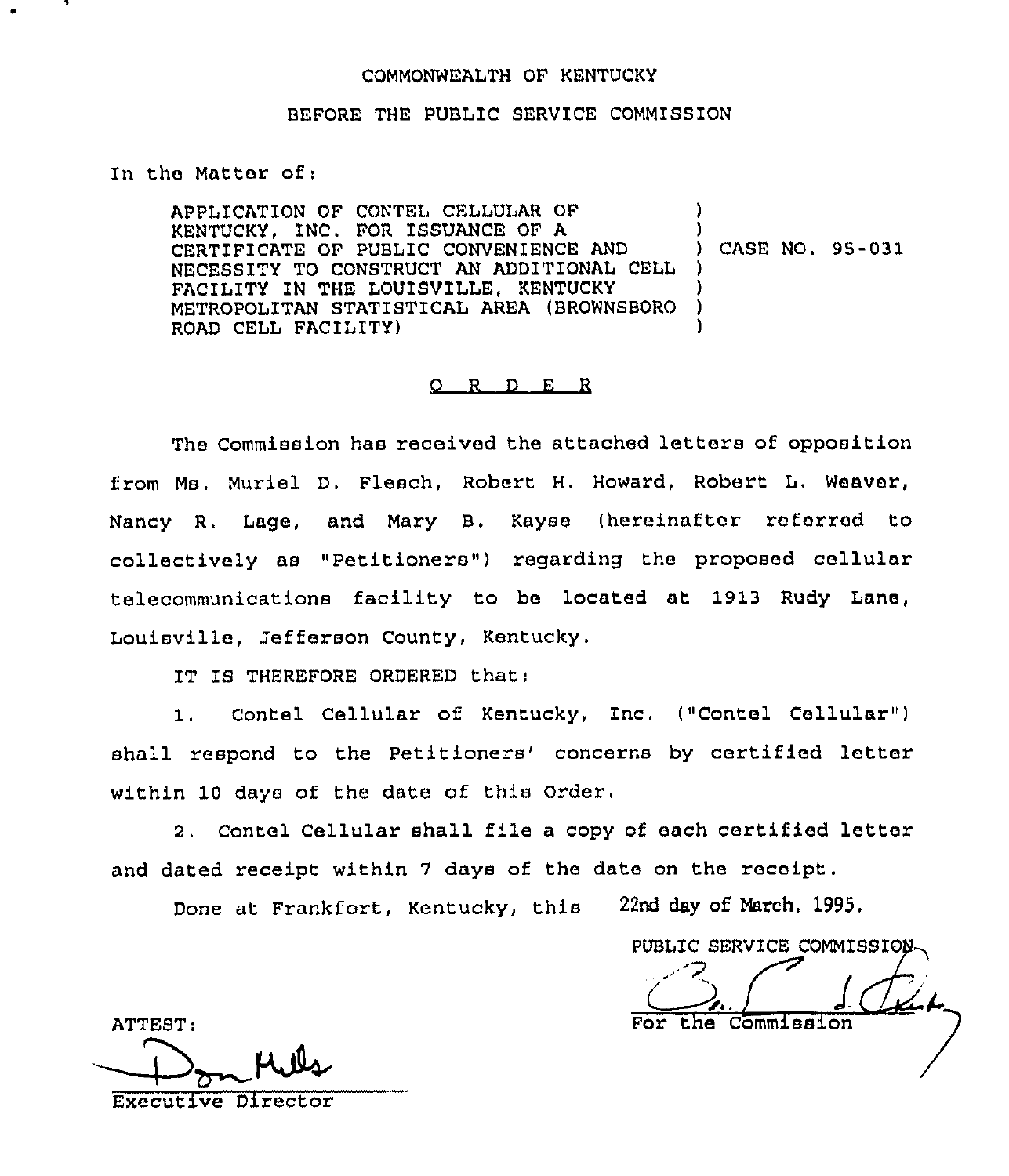# **RECEIVED**

**MAR 20 1995** 

RECENTED

**GENERAL COUNSEL** 

Mrs. Robert H. Howard MAR 2.0 1995 7012 Springdale Road, Louisville, Kentucky 40241

 $3 - 18 - 95$  $95 - 031$ PUBLIC SERVICE To whom it may Concern: Ava prospective tinger of a Constimium (Huning selected a site and put a deposit on same) in Wahwood Bluffe, I shought oppose the installation of the proposed Cellular Radio Tower. This is a nice, quite and prestigione neighborhood that would be spoiled by such an installation. Sincenty, Hor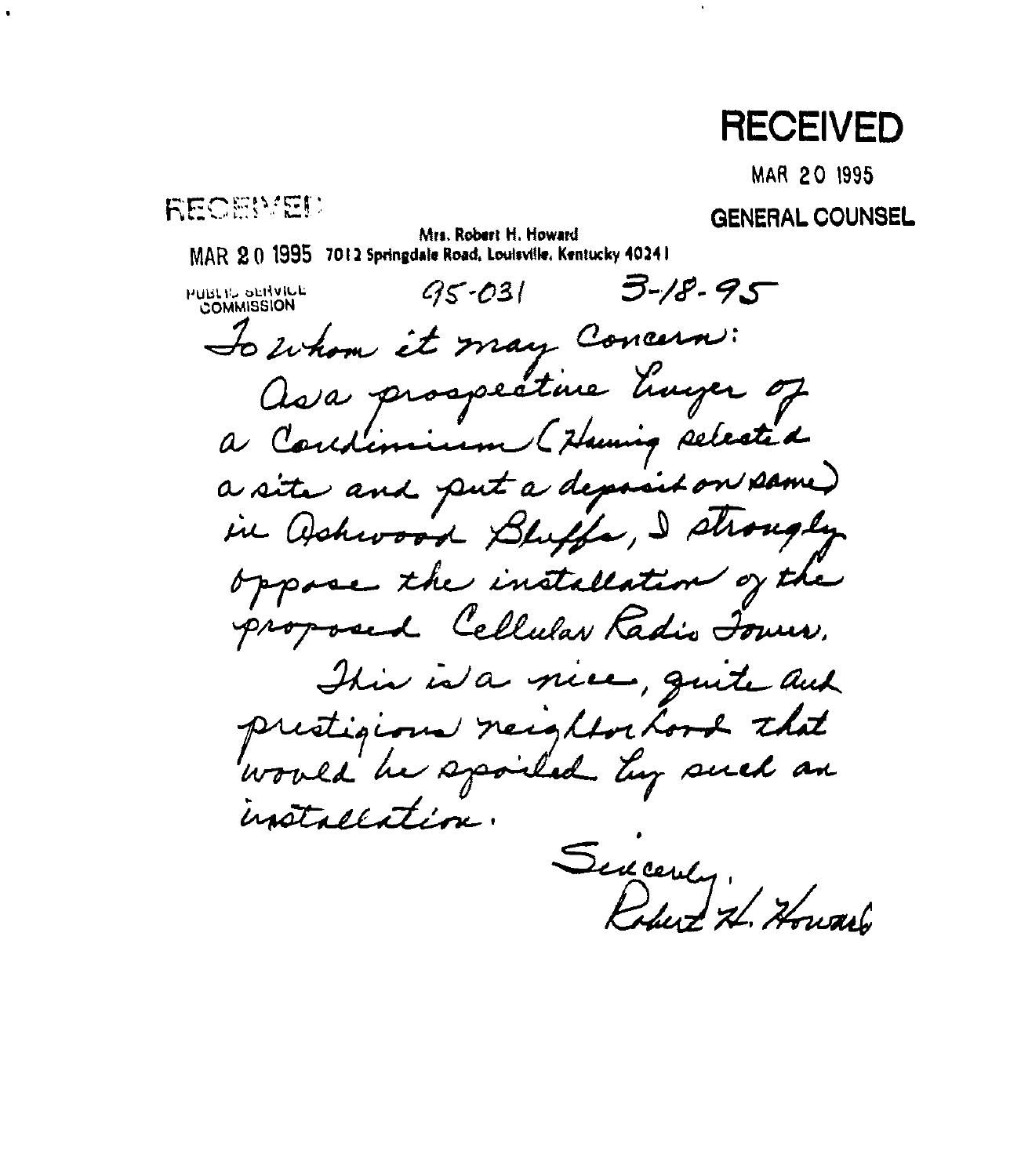RECEIVED

ZS Wastwind Bond Louisvillo, KY 40207 MAR 20 1995

March 17, 1995 GENERAL COUNSEL

RECEIVED.

Executive Director Public 8orvico Commission 700 8chonkel Lane P.O.Box 010 Frankfort, KY 40602

MAR 20 1995

PUBLIC UERVICE. **COMMISSION** 

Doar Mr. Mills:

Mr. Don Milh

<sup>1</sup> wish to protest tho erection of a cellular radio tower by Mr. Ktngsloy 8tratton on tha Budy Lane property adjacent to tho Ashwood Bluff Condomimum in Louisville. My wife and <sup>1</sup> placed a doposit towards tho purchase of a unit in this condominium inst fall. At that timo no such structure was evan contemplated and had we known of such a proposal we would have been more cautious and less enthusiastic about moving into Ashwood Bluff. We are certain that the quality and value of our new property will be seriously compromised by Mr. 8tratton's tower.

 $95 - 031$ 

We urge the Public Service Commission to reject the proposal.

Thank you for your assistance.

Yours truly. Kobert, Cream

Bobort L. Weaver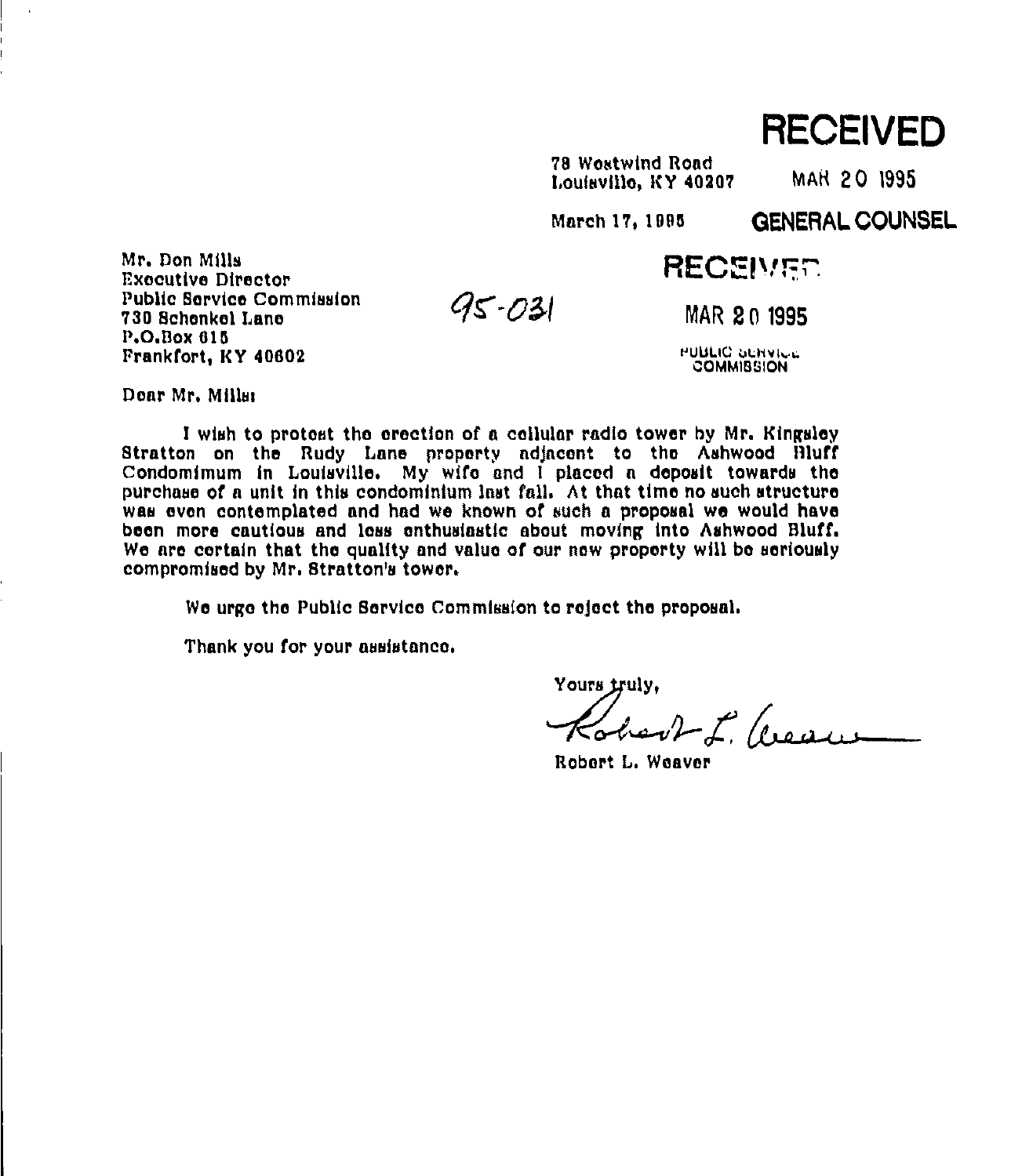Innale



| Henry In |  |
|----------|--|
|----------|--|

s angli

**CONPORATE HEADQUARTERS<br>EDUCATION & MARKETING DIVISION**<br>T*eo Persoon Centre* & Suite 100 nual Dulchmans Lane Louisville Renischy 40205<br>Louisville Renischy 40205<br>1502) 458-1988 = FAX (502) 458-0330 1.800-821-8763

**13 RELOCATION DIVISION<br>APPRAISAL & MONTOAGE RENNICES** Two Paragon Centre . Suite 100 6040 Dutchmans Lane tourned Fentucky 40205<br>15021458-1988 = FAX (502) 458-0330 1 800 821-8703

### RESIDENTIAL SALES OFFICE

#### Kenmere

**Monarchoro Road Office** 4858 Brownspora Center Louisville, Nehlicky 40207<br>15021 897-3321 + FAX (502) 895-0193

13. Renastown Rd. - Southeast 1411 Barchtown Rd LOUISVILLE NESSLERY 40218 4800 (502) 459-1922 . FAX (502) 459-8701

(3) The Park Ollice **JOTO Che over Partical**y Louisville Kentucky 40204<br>1502) 458-8188 = FAX (502) 458-8623

(3. St. Malthows Office) Two Palagon Centre + Suite 100 6040 Dutchmans Lane Louisville Kahluchy 40205 (502) 458-1988 . FAX (502) 458-0330

#### indiana

- 17 New Albany Office 1317 Grantine Hoad New Albany, Indiana 47150 (812) 945-2381 . FAK (812) 949-4077
- 113 Jellersonville Office 1713 East 10th Street Jelfartonyiria. Indiana 47130 (612) 282-0426 = FAX (612) 288-1275

COMMERCIAL SERVICES

3 4898 Brownsboro Center Educturile Namigcay 40207<br>1502) 896-1234 = FAX (502) 897-3794

#### PROPERTY MANAGEMENT

13 3411 Baldstown Road P.O. Box 18227 Louisville Kentucky 40201-0227<br>(502) 459-1928 = FAK (502) 459-1914

#### **ACCOUNTING GIVIEION**

13. 1411 Bardstown Road P.O. Box 18227 EDUISVITH Kentucky 40261-0227<br>1502) 459-1921 = FAX (502) 459-1934

 $\overline{\phantom{a}}$ 

March 17. 1995

Mr. Don Mills Executive Director Public Service Commission 730 Schonkel Lano P.O. Box 615 Frankfort, Ky. 40602

Dear Mr. Mills:

On bohalf of my client who has purchased a Condo in Ashwood Bluff, we are protesting the impending cellular tower, which Mr. Kingsley Stratton has proposed on the adjoining proporty on Rudy lano in Louisville.

This will dotract from the appearance of the property, and shall become an eyesore.

Please do not allow this tower to be constructed.

Sincoroly,

Nancy E. Jare

Nancy R. Lago Sales Associate

Susan Solloy  $cc$ 

RECEIVED

**BEOSYMIA** 

MAR 20 1995

 $15 - 15$ 

**SHOLIC** -

 $\sim$ OMP $\sim$ 

MAR 2 1 1995

## GENERAL COUNSEL

Residential / Relocation / Commercial / Property Menagement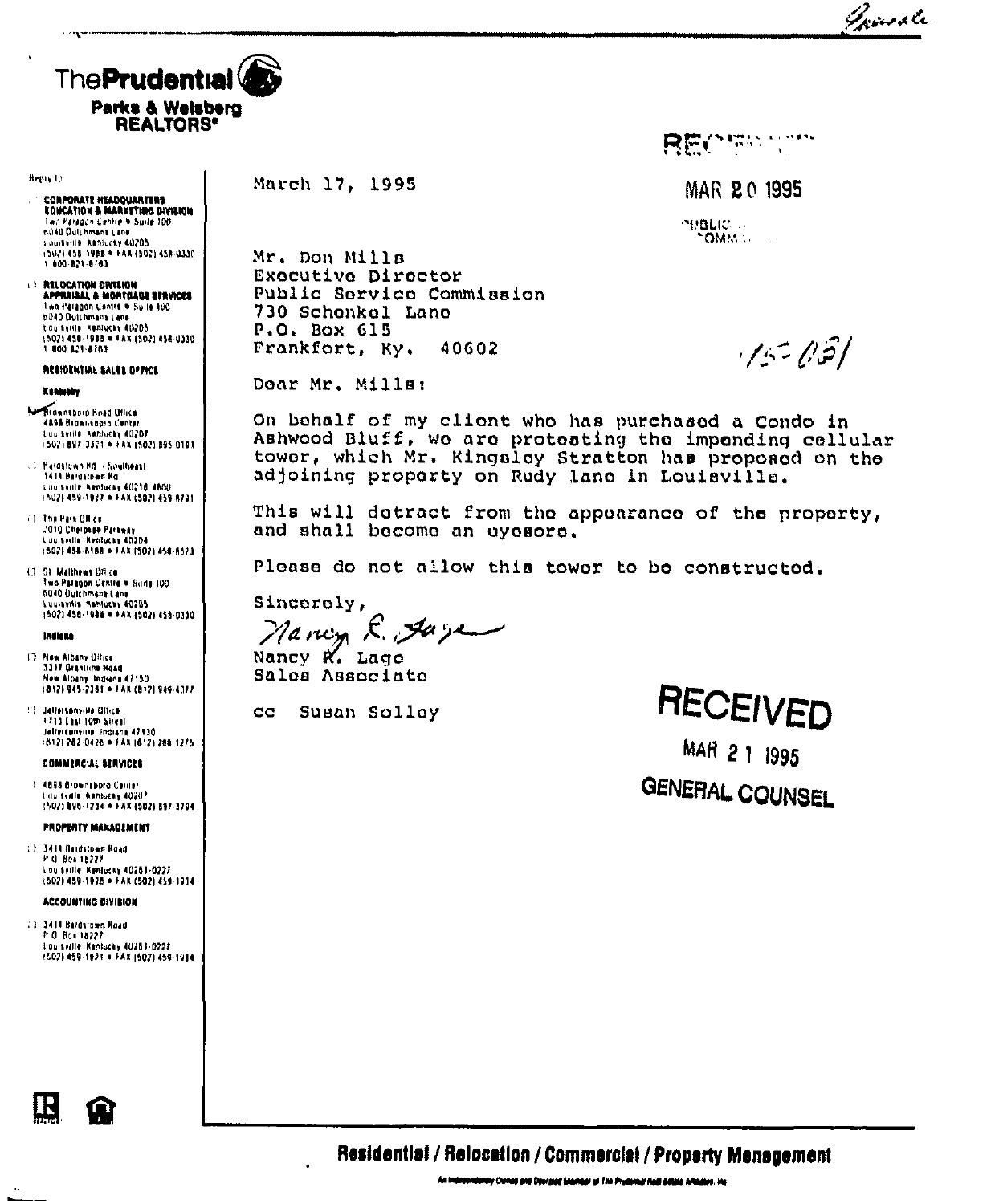March 17th 1945 RECEIVED Tuday RECENTED MAR 2 1 1995 MAR 20 1995 **GENERAL COUNSEL PUBLIC ST.**<br>COMMISSION  $45 - 031$ (ese Mr. Frill. Mr. husband and I recally signed a Costrait to quichase an expendence Contominium from Puly Hore, Inc. shpecat to kindig falls that The Kongolic Steather has proposed a Cellelan ratio Power to you, on respect graphy. This was not, it seems, chalabel in the riginal payment for development of adjacent pagesty. We object very strongly to Mr. Stattons New groposal us an intuision or the property awners of a quite experite Reighborhood. Though you for your Consideration of aur Complaint. 8 Jnienly,<br>5701 Coadque Wyse-Jour 18. Haype

 $\begin{pmatrix} 1 & 1 \\ 1 & 1 \end{pmatrix}$ 

Déffie E.